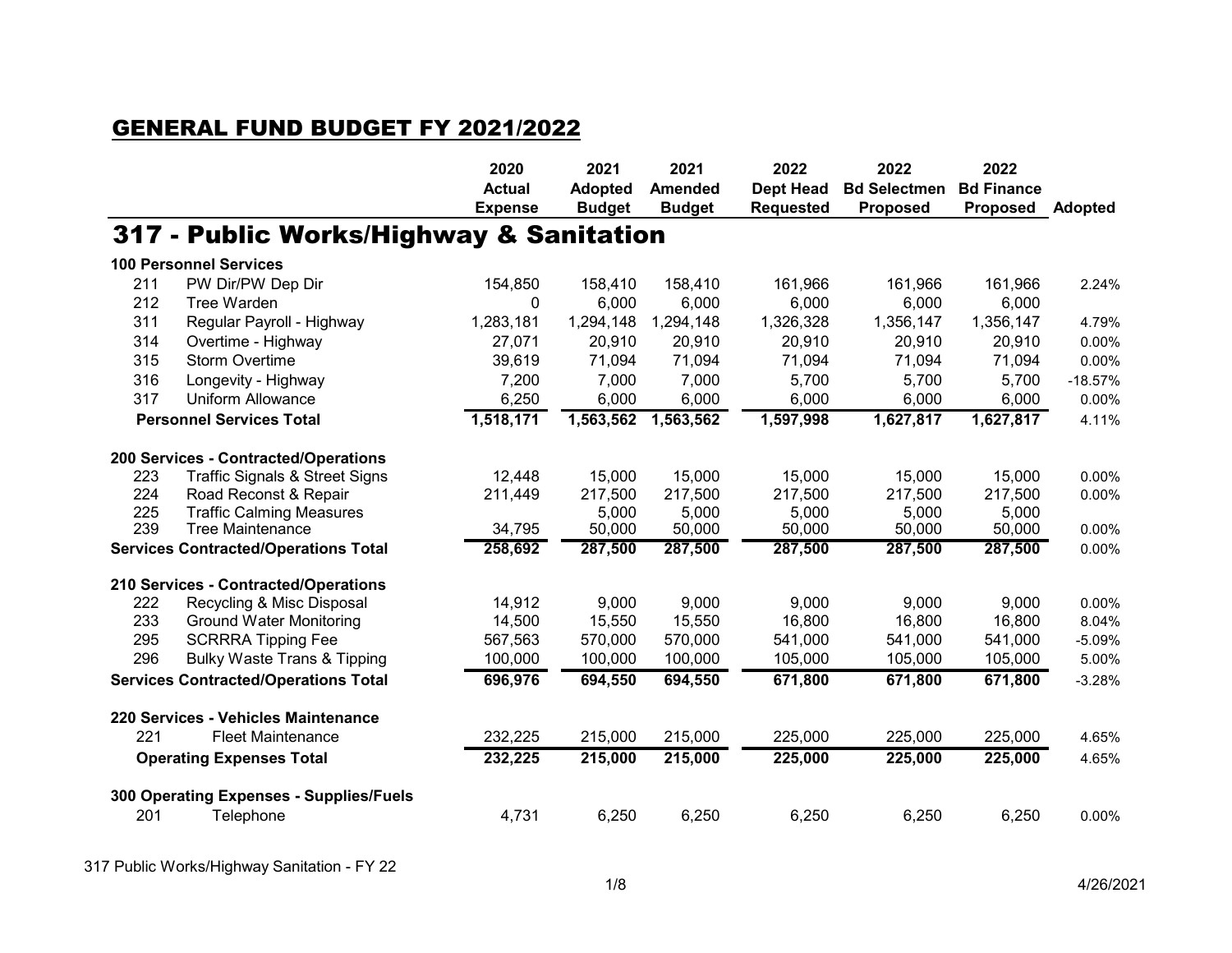|                      |                                                    | 2020           | 2021           | 2021           | 2022              | 2022                | 2022              |                |
|----------------------|----------------------------------------------------|----------------|----------------|----------------|-------------------|---------------------|-------------------|----------------|
|                      |                                                    | <b>Actual</b>  | <b>Adopted</b> | <b>Amended</b> | <b>Dept Head</b>  | <b>Bd Selectmen</b> | <b>Bd Finance</b> |                |
|                      |                                                    | <b>Expense</b> | <b>Budget</b>  | <b>Budget</b>  | <b>Requested</b>  | <b>Proposed</b>     | Proposed          | <b>Adopted</b> |
| 320                  | Supplies & Miscellaneous                           | 19,006         | 22,800         | 22,800         | 22,800            | 22,800              | 22,800            | 0.00%          |
| 321                  | Safety Equip & Training                            | 7,930          | 12,000         | 12,000         | 12,000            | 12,000              | 12,000            | 0.00%          |
| 420                  | <b>Landfill Materials/Trans Station</b>            | 13,047         | 12,000         | 12,000         | 12,000            | 12,000              | 12,000            | 0.00%          |
| 440                  | <b>Storm Materials &amp; Supplies</b>              | 105,113        | 151,485        | 151,485        | 151,485           | 151,485             | 151,485           | 0.00%          |
| 450                  | <b>Fuel Tank Repairs/Compliance</b>                | 137            | 1,000          | 1,000          | 1,000             | 1,000               | 1,000             | 0.00%          |
| 460                  | Stormwater Permit Compliance                       | 5,691          | 7,500          | 7,500          | 7,500             | 7,500               | 7,500             | 0.00%          |
|                      | <b>Operating Expenses Total</b>                    | 155,656        | 213,035        | 213,035        | 213,035           | 213,035             | 213,035           | 0.00%          |
| 310 Fuels - Vehicles |                                                    |                |                |                |                   |                     |                   |                |
| 221                  | <b>Fleet Fuel</b>                                  | 167,028        | 196,400        | 196,400        | 158,000           | 158,000             | 158,000           | $-19.55%$      |
|                      | <b>Fuels - Vehicles Total</b>                      | 167,028        | 196,400        | 196,400        | 158,000           | 158,000             | 158,000           | $-19.55%$      |
| <b>400 Utilities</b> |                                                    |                |                |                |                   |                     |                   |                |
| 210                  | <b>Street Lights</b>                               | 211,180        | 212,160        | 212,160        | 212,160           | 212,160             | 212,160           | 0.00%          |
|                      | <b>Fuels - Vehicles Total</b>                      | 211,180        | 212,160        | 212,160        | 212,160           | 212,160             | 212,160           | 0.00%          |
| 500 Programs         |                                                    |                |                |                |                   |                     |                   |                |
| 224                  | <b>Town Aid Roads</b>                              | 329,788        | 340,837        | 340,837        | 340,144           | 338,656             | 338,656           | $-0.64%$       |
|                      | <b>Programs Expenses Total</b>                     | 329,788        | 340,837        | 340,837        | 340,144           | 338,656             | 338,656           | $-0.64%$       |
|                      | <b>Public Works/Highway &amp; Sanitation Total</b> | 3,569,715      | 3,723,044      | 3,723,044      | 3,705,637         | 3,733,968           | 3,733,968         | 0.29%          |
|                      |                                                    | fy 21-22       | fy 20-21       | Diff           | <b>Revenue</b>    |                     | 791,656           |                |
|                      | Town Aid Road<br>01-03-300-301                     | \$338,656      | \$340,144      | (1,488)<br>\$  | <b>Net Budget</b> |                     | 2,942,312         |                |
|                      | Solid Waste License<br>01-05-500-510               | 500<br>\$      | 500<br>\$      | \$             |                   |                     |                   |                |
|                      | <b>MSW Cans</b><br>01-08-800-001                   | \$<br>7,500    | 5,000<br>\$    | 2,500<br>\$    |                   |                     |                   |                |
|                      | <b>Transportation Subsidy</b><br>01-08-800-804     | \$             | \$40,000       | \$ (40,000)    |                   |                     |                   |                |
|                      | <b>Tipping Fees/Commercial</b><br>01-08-800-805    | \$205,000      | \$225,225      | \$ (20, 225)   |                   |                     |                   |                |
|                      | Recycling/Other<br>01-08-800-807                   | \$45,000       | \$40,500       | \$<br>4,500    |                   |                     |                   |                |
|                      | <b>Landfill Deposits</b><br>01-08-800-814          | \$195,000      | \$177,250      | \$<br>17,750   |                   |                     |                   |                |
|                      | Recycling-Cardboard/Paper                          |                |                | \$             |                   |                     |                   |                |
|                      | <b>Total</b>                                       | \$791,656      | \$828,619      | \$ (36,963)    |                   |                     |                   |                |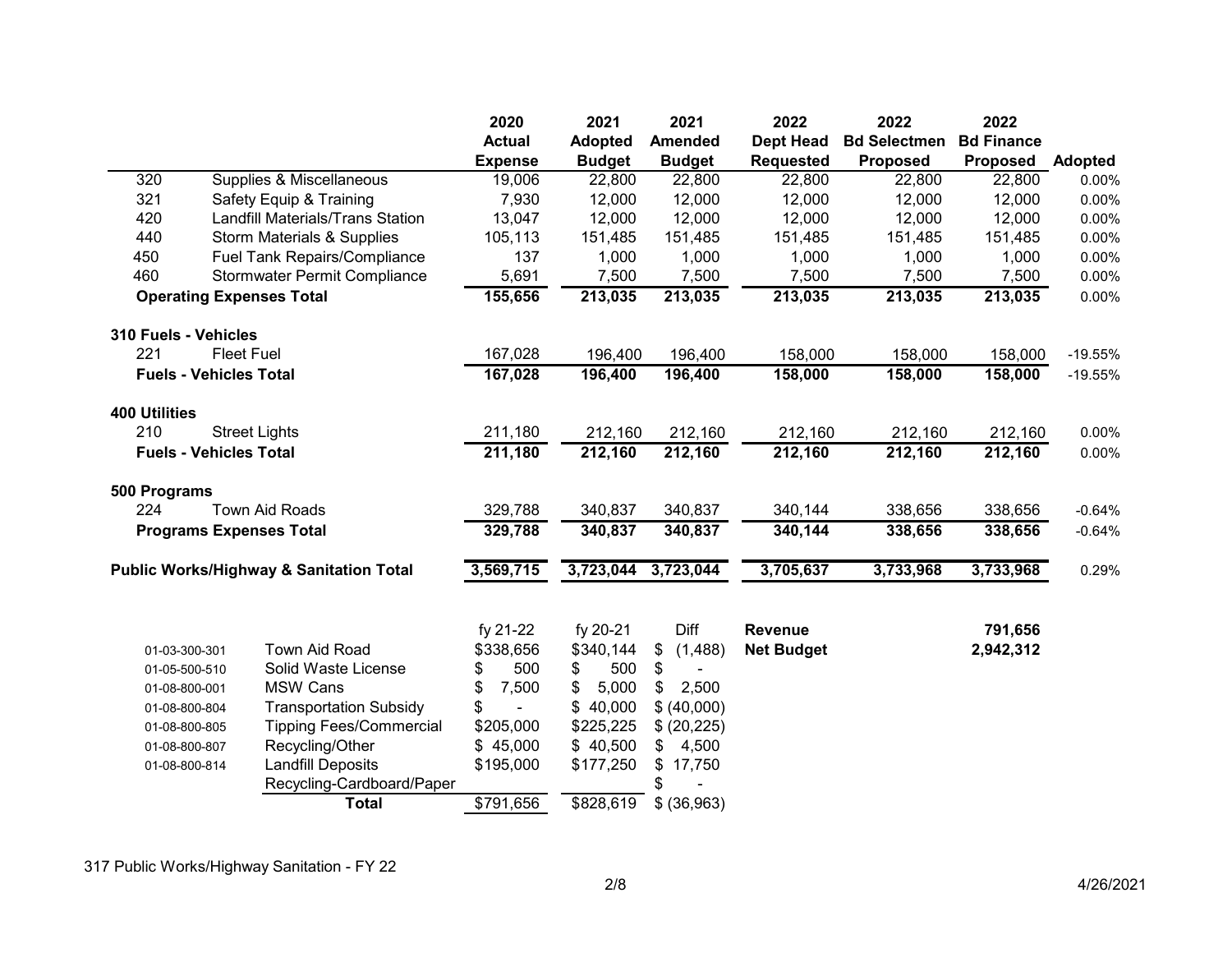## TOWN OF EAST LYME

 $\mathsf{FY}$  2021/2022<br>317 Budget Input

| Dept No.<br><b>Dept</b> | <b>PW/Hwy &amp; Sanitation</b>            | 317                    | <b>Budget Input</b><br>26-Apr-21                                                                                                                                                                                                                                                                                                                                                                                                                                                                                                                                                                                                                                                                           |  |  |  |  |  |
|-------------------------|-------------------------------------------|------------------------|------------------------------------------------------------------------------------------------------------------------------------------------------------------------------------------------------------------------------------------------------------------------------------------------------------------------------------------------------------------------------------------------------------------------------------------------------------------------------------------------------------------------------------------------------------------------------------------------------------------------------------------------------------------------------------------------------------|--|--|--|--|--|
| Acct.                   | <b>Account</b><br><b>Description</b>      | 21/22<br><b>Budget</b> | <b>Supporting Description of Activity</b>                                                                                                                                                                                                                                                                                                                                                                                                                                                                                                                                                                                                                                                                  |  |  |  |  |  |
|                         | <b>100 Personnel Services</b>             |                        |                                                                                                                                                                                                                                                                                                                                                                                                                                                                                                                                                                                                                                                                                                            |  |  |  |  |  |
| 211                     | PW Dir/PW Dep Dir                         | 161,966                | 75% of the Public Works Director's salary (\$92,521) and 60% of the Deputy Public Works Director's<br>salary (\$69,445) is being charged to the Town and the rest of their salaries are being charged to<br>Water and Sewer Department budgets which are separate from the Town budget. Includes 2.25%<br>BoS approved COLA.                                                                                                                                                                                                                                                                                                                                                                               |  |  |  |  |  |
| 212                     | <b>Tree Warden</b>                        | 6,000                  | This is a stipend that goes to the person that is officially appointed as the Tree Warden of the Town.<br>This person needs to either be a licensed arborist or have attended the CTDEEP Tree Warden<br>school and passed their final exam. Presently, the tree warden is the Public Works Director.                                                                                                                                                                                                                                                                                                                                                                                                       |  |  |  |  |  |
| 311                     | Regular Payroll -<br>Highway & Sanitation | 1,356,147              | This item consists of 24 positions of varying grades that are responsible for the performance of all<br>the tasks of the Highway and Sanitation Department. Wages are established by an active contract<br>between the Town and UPSEU. The current contract ends on June 30, 2021, so any potential<br>general wage increases would be in the Director of Finance's budget. The reason this budget is<br>showing more than last year without any general wage increases is that the BOF ending up cutting<br>3/4 of our 24th position in this current budget so we are adding back that position over the entire<br>fiscal year. Updated by BoS to reflect one year contract extension UPSEU - 2.25% COLA. |  |  |  |  |  |
| 314                     | Overtime Highway &<br>Sanitation          | 20,910                 | This account funds overtime hours for account 311 personnel. This line covers after hour call outs<br>that we need to respond to (i.e. putting up barricades after accidents, trees down, etc.) while we still<br>have scheduled OT for events such as Celebrate EL (approx \$1,700 in OT) and the light parade<br>(approx \$400 in OT). On top of this, we need OT throughout the year for occasional OT operations<br>including fleet maintenance and repair, transfer station coverage, road maintenance, and holiday<br>garbage pick-up that must be completed outside of regular contract hours.                                                                                                      |  |  |  |  |  |
| 315                     | <b>Storm Overtime</b>                     | 71,094                 | This account funds overtime hours for hourly town personnel to repair, maintain or clean-up after<br>storms such as snow and winter conditions, rain and flooding, wind and tree damage and any other<br>call-out events that are unplanned and are related to storms and natural events. The recent<br>historical average for this line has been approximately \$70-75k/year but greatly varies from year to<br>year.                                                                                                                                                                                                                                                                                     |  |  |  |  |  |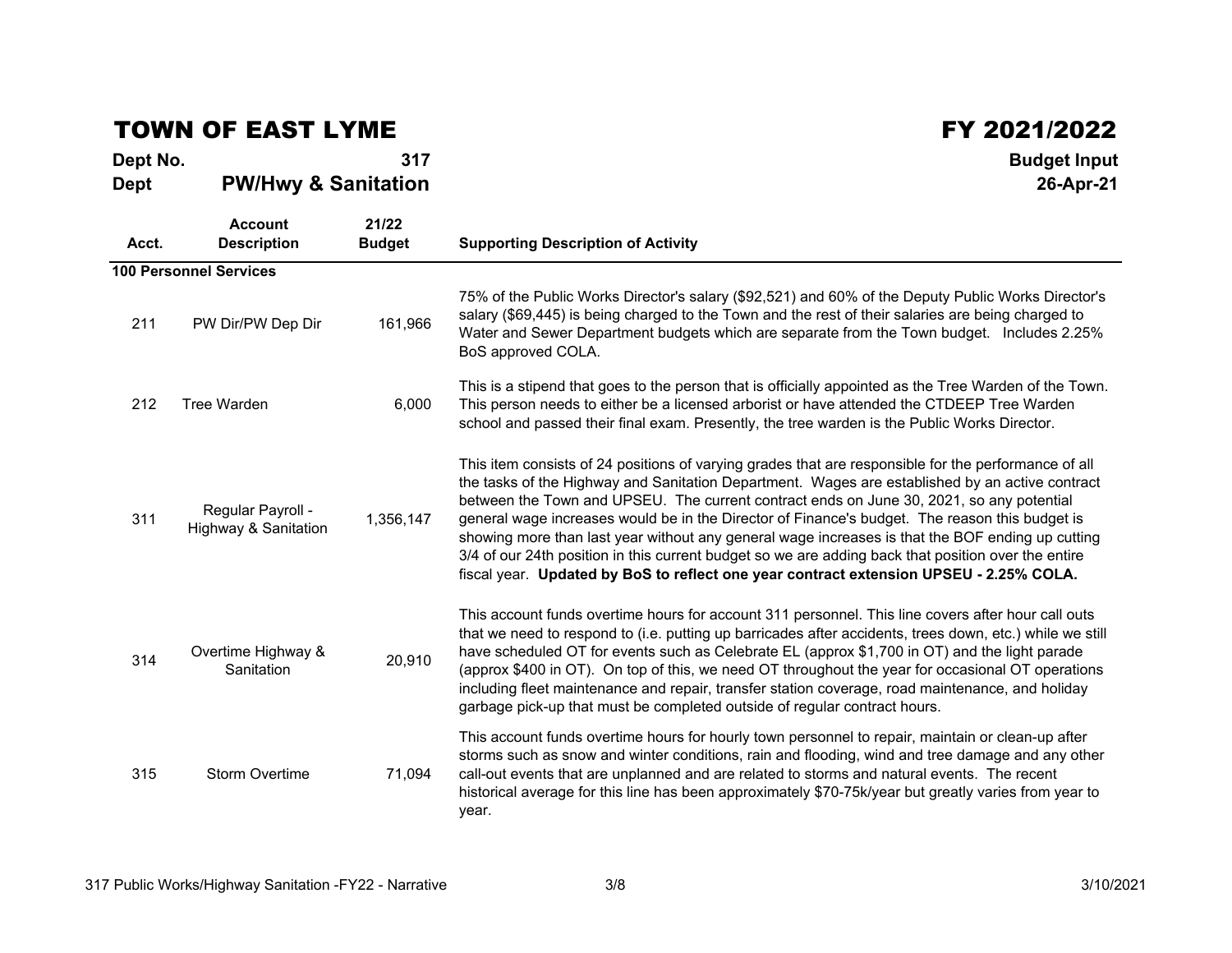| Acct. | <b>Account</b><br><b>Description</b>         | 21/22<br><b>Budget</b> | <b>Supporting Description of Activity</b>                                                                                                                                                                                                                                                                                                                                                                                                                                                                                                                |
|-------|----------------------------------------------|------------------------|----------------------------------------------------------------------------------------------------------------------------------------------------------------------------------------------------------------------------------------------------------------------------------------------------------------------------------------------------------------------------------------------------------------------------------------------------------------------------------------------------------------------------------------------------------|
| 316   | Longevity - Highway &<br>Sanitation          | 5,700                  | Annual longevity pay is added compensation to union active employees for amounts related to years<br>of service per contract between the Town and UPSEU. There is a reduction this year due to several<br>retirements of long time employees last fiscal year.                                                                                                                                                                                                                                                                                           |
| 317   | <b>Uniform Allowance</b>                     | 6,000                  | Per union contract each union employee is provided with a \$250 uniform allowance so 24 employees<br>totals \$6,000.                                                                                                                                                                                                                                                                                                                                                                                                                                     |
|       | <b>Personnel Services Total</b>              | 1,627,817.             |                                                                                                                                                                                                                                                                                                                                                                                                                                                                                                                                                          |
|       | 200 Services - Contracted/Operations         |                        |                                                                                                                                                                                                                                                                                                                                                                                                                                                                                                                                                          |
| 223   | <b>Traffic Signals &amp; Street</b><br>Signs | 15,000                 | This line is used for the purchase, repair, maintenance and replacement of street signs, warrant<br>signs, stop signs, speed limit signs, hardware and poles. The Department has been making<br>progress in changing out street signs at the State road intersections, but there is still a lot of work to<br>do to proactively change out old street and regulatory signs throughout Town.                                                                                                                                                              |
| 224   | Road Reconstruction<br>& Repair              | 217,500                | This account funds the repair, maintenance and improvements of the Town's roads. Generally this<br>item covers repairs, materials and preventive maintenance and not capital improvements. This is the<br>one line item that allows us to address issues (i.e drainage, sightline, etc.) that come up during the<br>year that need immediate Town action. This is a critical line item for our Department and usually<br>allows us to do the projects that the residents/taxpayers want us to do but are hard to plan for.                               |
| 225   | <b>Traffic Calming</b><br>Measures           | 5,000                  | One of the biggest complaints the PW and Police Departments gets is speeding vehicles around<br>Town. The Department wants to use these funds to help buy more digital speed signs and look into<br>other ways that may be helpful in helping calm traffic.                                                                                                                                                                                                                                                                                              |
| 239   | <b>Tree Maintenance</b>                      | 50,000                 | This line item used to be called Tree Warden but the better description is "Tree Maintenance". This<br>line is used for removal of trees & limbs in the Town right-of-way or on town property that are<br>deemed by the Tree Warden to be defective and for over head trimming and limb maintenance.<br>With the advance of dead ash trees from the emerald ash borer and the devastation to many of the<br>oak trees from gypsy moths, we need to properly fund this line item to keep on top of all the safety<br>issues that come up during the year. |
|       | Services/Contract/Oper Total                 | 287,500                |                                                                                                                                                                                                                                                                                                                                                                                                                                                                                                                                                          |

**210 Services - Contracted/Operations**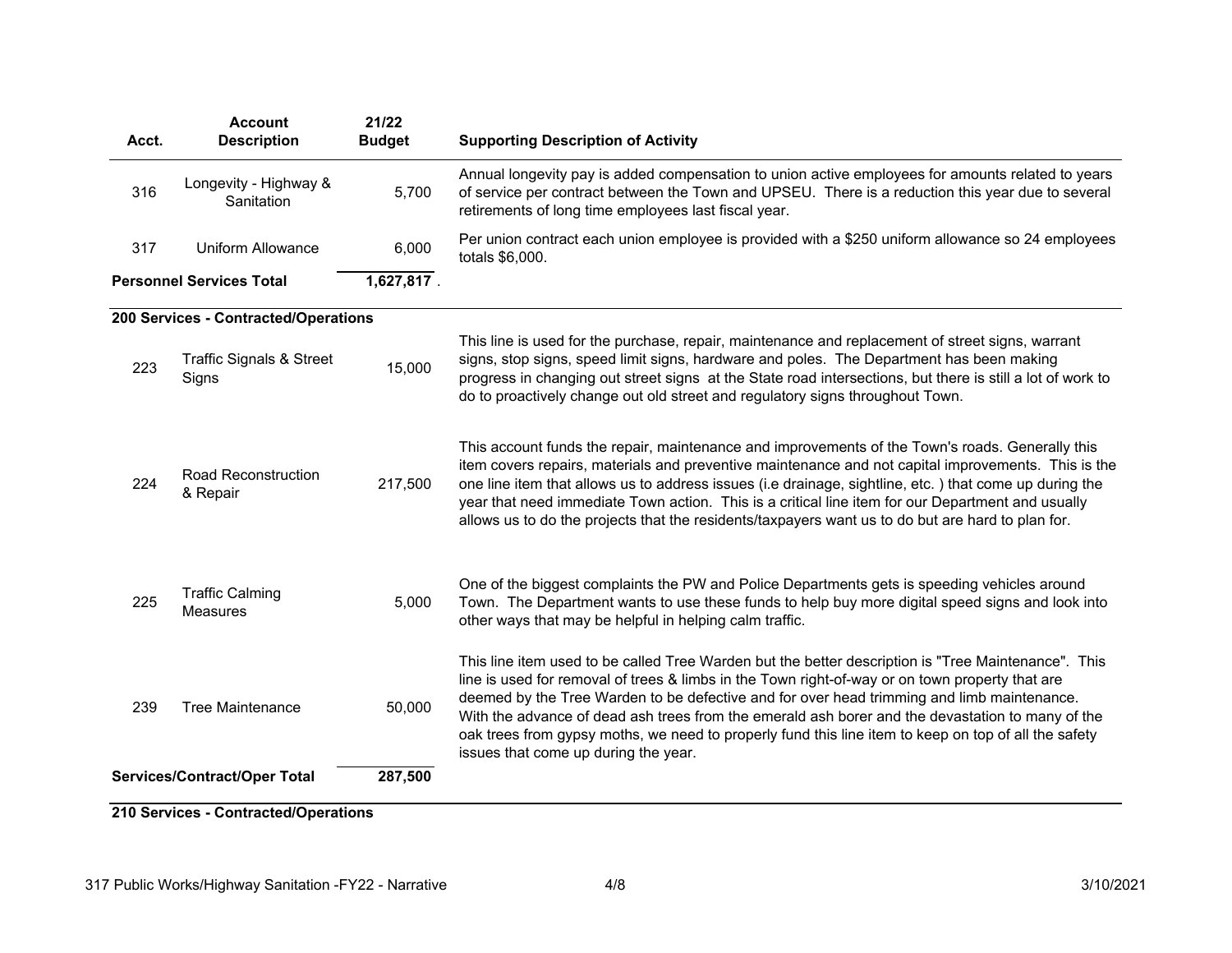| Acct.                               | <b>Account</b><br><b>Description</b>             | 21/22<br><b>Budget</b> | <b>Supporting Description of Activity</b>                                                                                                                                                                                                                                                                                                                                                                                                                                                                                                                                                                                                                                                                                                                                                                                                                                                                                                                                                                                                                                                                                                |
|-------------------------------------|--------------------------------------------------|------------------------|------------------------------------------------------------------------------------------------------------------------------------------------------------------------------------------------------------------------------------------------------------------------------------------------------------------------------------------------------------------------------------------------------------------------------------------------------------------------------------------------------------------------------------------------------------------------------------------------------------------------------------------------------------------------------------------------------------------------------------------------------------------------------------------------------------------------------------------------------------------------------------------------------------------------------------------------------------------------------------------------------------------------------------------------------------------------------------------------------------------------------------------|
| 222                                 | Recycling & Misc<br>Disposal                     | 9,000                  | We use these funds to help pay the cost of transporting bukly waste to Willimantic Waste and also to<br>rent a screener to screen various products that come into the Transfer Station for reuse. By using<br>the screener, we have been able to avoid paying for top soil and processed gravel as we can make it<br>from the existing raw materials that we have at the facility.                                                                                                                                                                                                                                                                                                                                                                                                                                                                                                                                                                                                                                                                                                                                                       |
| 233                                 | <b>Ground Water</b><br>Monitoring                | 16,800                 | This account funds the monitoring of the East Lyme landfill groundwater which includes sampling,<br>reports, lab tests and submitals to the State DEP by a consultant as required by State permit. The<br>testing costs have risen over the last few years which explains why there is an increase to this<br>budget line item.                                                                                                                                                                                                                                                                                                                                                                                                                                                                                                                                                                                                                                                                                                                                                                                                          |
| 295                                 | <b>SCRRRA Tipping Fee</b>                        | 541,000                | This account pays SCRRRA \$58/ton for the Municipal Solid Waste (MSW) generated from East<br>Lyme residences/businesses that is sent to be burned at the trash to energy plant. The actual cost<br>to SCRRRA is about \$69/ton so they subsidize the rest of the amount with revenue they received in<br>the past from electrical energy contracts while burning the trash. The \$58/ton fee has held steady<br>for the last 8 years. It is diffcult to exactly peg the amount of town residential and commercial trash<br>for any given year but we are guessing about 9,750 tons which when multiplied by \$58/ton comes to<br>\$565,500. One big switch this year is that SCRRRA is now crediting Towns the transportation<br>subsidy in lieu of giving it as a revenue so even though this expense line item is going down, the<br>transportation subsidy revenue will be gone. There is also a new calculation for the transportation<br>subsidy so the credit will be approximately \$24,500 instead of the revenue of \$40k. Finally, we are<br>still experiencing a reduction in commercial trash so that revenue is going down. |
| 296                                 | <b>Bulky Waste Trans &amp;</b><br><b>Tipping</b> | 105,000                | This account funds the cost of disposing of bulky waste at the Town's transfer station by sending it to<br>Willimantic Waste's (WW) volume reduction facitity in Willimantic, CT. We are looking to increase<br>this line by \$5,000 to be more in line with projected expenses.                                                                                                                                                                                                                                                                                                                                                                                                                                                                                                                                                                                                                                                                                                                                                                                                                                                         |
| Services/Contract/Oper Total        |                                                  | 671,800                |                                                                                                                                                                                                                                                                                                                                                                                                                                                                                                                                                                                                                                                                                                                                                                                                                                                                                                                                                                                                                                                                                                                                          |
|                                     | 220 Services - Vehicles Maintenance              |                        |                                                                                                                                                                                                                                                                                                                                                                                                                                                                                                                                                                                                                                                                                                                                                                                                                                                                                                                                                                                                                                                                                                                                          |
| 221                                 | <b>Fleet Maintenance</b>                         | 225,000                | This line item provides for the repair and maintenance for the fleet of vehicles in the Town.<br>Departments including Animal Control, Building, Comm. On Aging, Engineering, Fire Marshal, Parks<br>& Recreation, Police and Public Works. There has been a lot of pressure on this budget line item<br>due to large ticket repairs so we have added \$10k to help cover additional repair costs.                                                                                                                                                                                                                                                                                                                                                                                                                                                                                                                                                                                                                                                                                                                                       |
| <b>Operating Expenditures Total</b> |                                                  | 225,000                |                                                                                                                                                                                                                                                                                                                                                                                                                                                                                                                                                                                                                                                                                                                                                                                                                                                                                                                                                                                                                                                                                                                                          |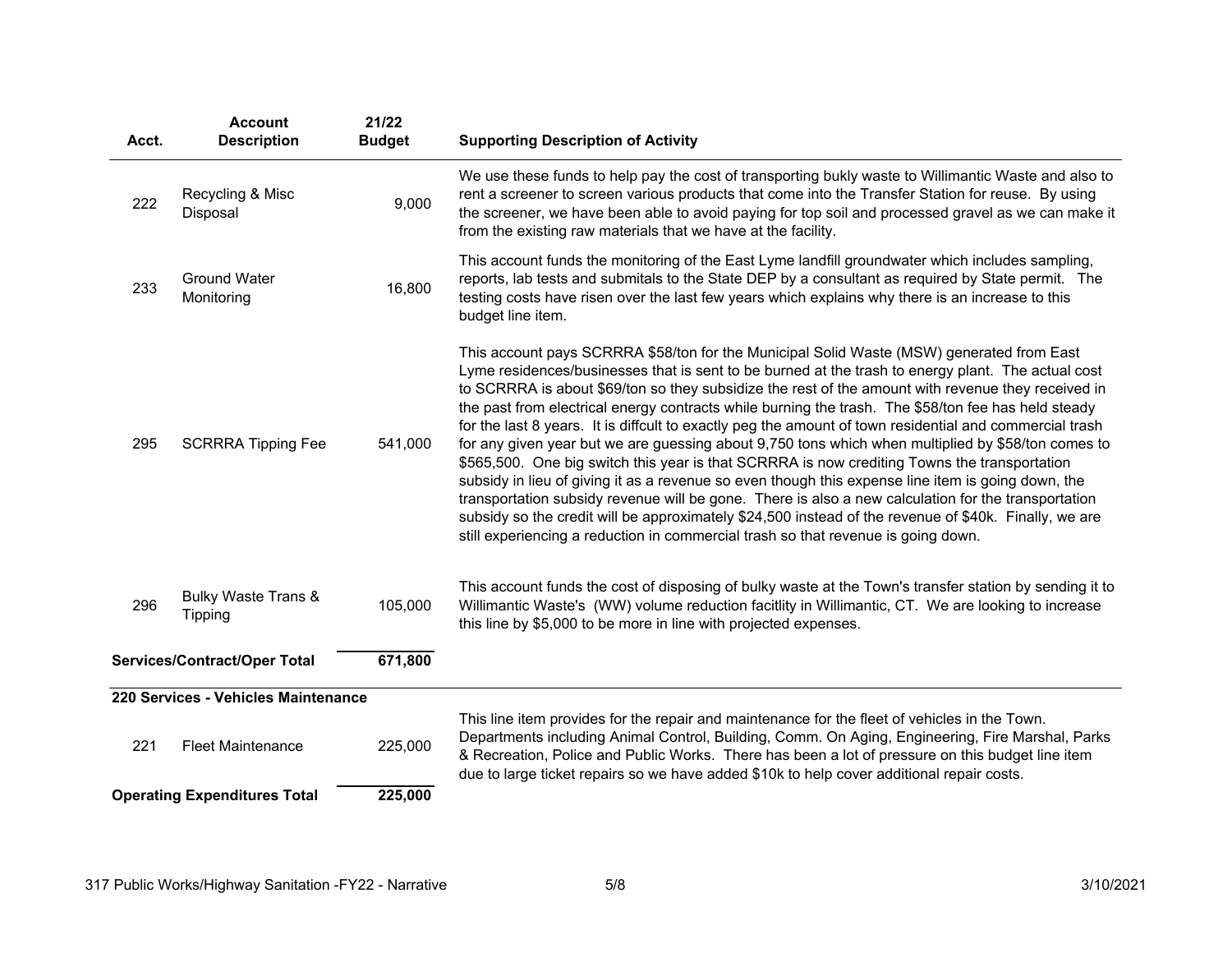| Acct. | <b>Account</b><br><b>Description</b>      | 21/22<br><b>Budget</b> | <b>Supporting Description of Activity</b>                                                                                                                                                                                                                                                                                                                                                                                                                                                                                                                                          |
|-------|-------------------------------------------|------------------------|------------------------------------------------------------------------------------------------------------------------------------------------------------------------------------------------------------------------------------------------------------------------------------------------------------------------------------------------------------------------------------------------------------------------------------------------------------------------------------------------------------------------------------------------------------------------------------|
|       | 300 Operating Expenses - Supplies/Fuels   |                        |                                                                                                                                                                                                                                                                                                                                                                                                                                                                                                                                                                                    |
| 201   | Telephones                                | 6,250                  | This account is for the expense of the department land line, internet & cell phone accounts. We<br>have deployed cell phones in each of the three front line garbage trucks to allow the drivers to take<br>pictures of issues that they have in collection (car in the way of a can, items that aren't supposed to<br>be in the can, cans to close together, etc.) so when residents call the office asking why their<br>garbage or recycling wasn't picked up, we have a picture of the exact reason so we can better solve<br>the situation and provide more efficient service. |
| 320   | Supplies &<br><b>Miscellaneous</b>        | 22,800                 | Pays for general supplies and services and the many misc contracted services needed for<br>operations.                                                                                                                                                                                                                                                                                                                                                                                                                                                                             |
| 321   | Safety Equipment &<br>Training            | 12,000                 | This line item covers the cost of required & professional development training, safety shoes for the<br>union personnel in the department, other personal protective equipment and other misc safety<br>equipment and supplies.                                                                                                                                                                                                                                                                                                                                                    |
| 420   | Landfill<br>Materials/Transfer<br>Station | 12,000                 | This item provides the same supplies as the 320 account but for the transfer station; including, but<br>not limited too; the transfer station state permit fee for the scale, the permit fee for the facility, the<br>yearly scale calibration, software maintenance fees for the TS computer, and more.                                                                                                                                                                                                                                                                           |
| 440   | Storm Materials &<br><b>Supplies</b>      | 151,485                | This line item is for the purchase of approx 2,000 tons of treated salt at about \$65/ton for winter<br>operations, and the balance is for plow repairs, plow blades, winter operations equipment and<br>contribution for a weather service.                                                                                                                                                                                                                                                                                                                                       |
| 450   | <b>Fuel Tank</b><br>Repairs/Compliance    | 1,000                  | This line item covers miscellaneous service calls for the fuel tanks and anything else associated with<br>town fuel tanks                                                                                                                                                                                                                                                                                                                                                                                                                                                          |
| 460   | <b>Stormwater Permit</b><br>Compliance    | 7,500                  | This line item covers the additional costs of the MS4 stormwater permit that we are required to<br>follow.                                                                                                                                                                                                                                                                                                                                                                                                                                                                         |
|       | <b>Services/Contract/Oper Total</b>       | 213,035                |                                                                                                                                                                                                                                                                                                                                                                                                                                                                                                                                                                                    |
|       | 310 Fuels - Vehicles                      |                        |                                                                                                                                                                                                                                                                                                                                                                                                                                                                                                                                                                                    |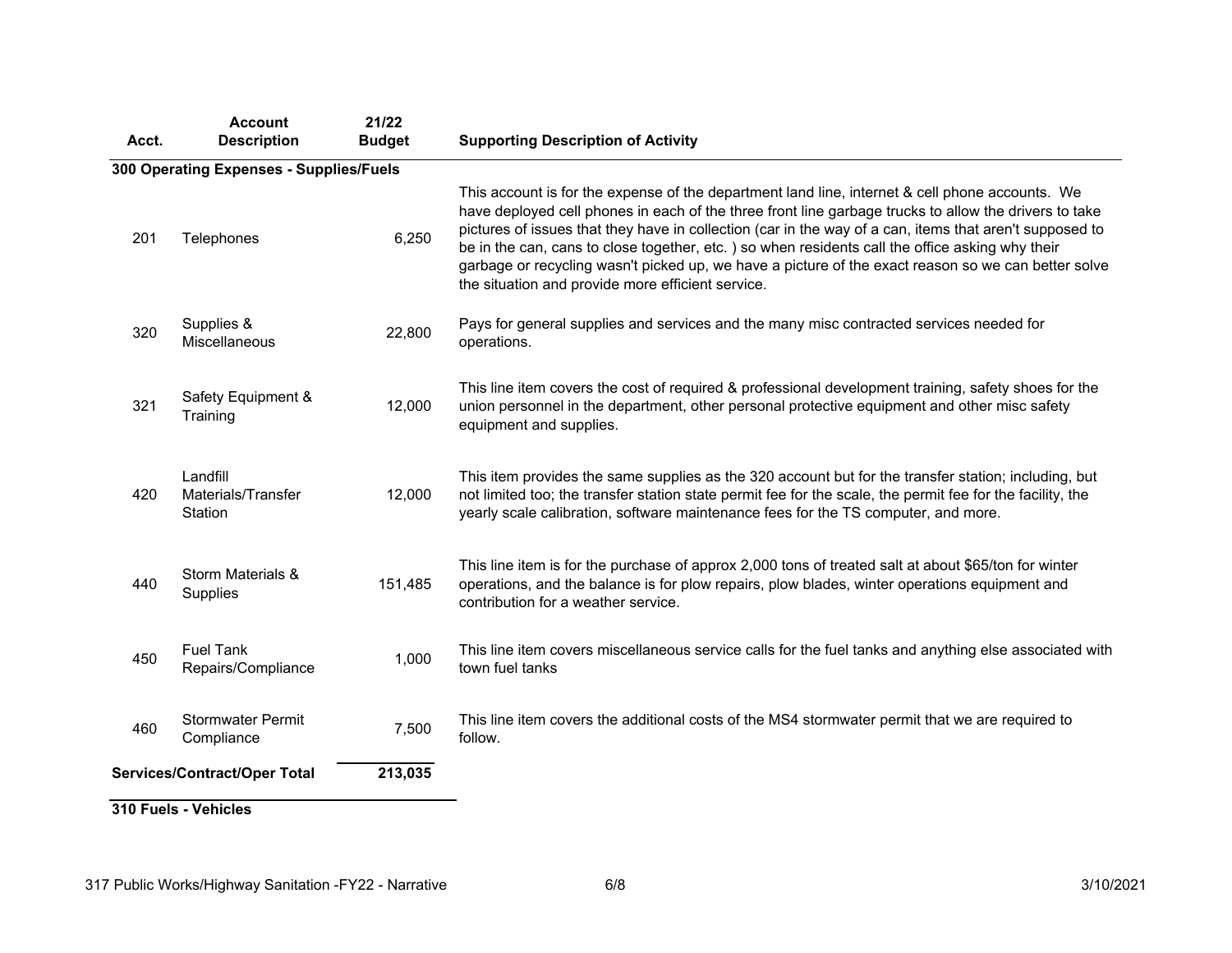| Acct.                | <b>Account</b><br><b>Description</b> | 21/22<br><b>Budget</b> | <b>Supporting Description of Activity</b>                                                                                                                                                                                                                                                                                                                                                   |
|----------------------|--------------------------------------|------------------------|---------------------------------------------------------------------------------------------------------------------------------------------------------------------------------------------------------------------------------------------------------------------------------------------------------------------------------------------------------------------------------------------|
| 221                  | <b>Fleet Fuel</b>                    | 158,000                | This line item provides for the fuel needs for the fleet of vehicles in the Town. Departments include<br>Animal Control, Building, Comm. On Aging, Engineering, Fire Marshal, Parks & Recreation, Police<br>and Public Works. For next fiscal year, we bid out and locked in at \$1.5931/gal and \$1.5800/gal for<br>unleaded and diesel, which is an 18% and 23.9% reduction respectively. |
|                      | <b>Operating Expenditures Total</b>  | 158,000                |                                                                                                                                                                                                                                                                                                                                                                                             |
| <b>400 Utilities</b> |                                      |                        |                                                                                                                                                                                                                                                                                                                                                                                             |
| 210                  | <b>Street Lights</b>                 | 212,160                | This will be the 6th year out of 7 years of payments. After the 7th year, we should start saving atleast<br>\$145k per year going forward after we fully pay for the LED light purchase and upgrade. The PW<br>Department started to manage the repairs internally over the past year to save \$ and provide better<br>service to our residents.                                            |
|                      | <b>Operating Expenditures Total</b>  | 212,160                |                                                                                                                                                                                                                                                                                                                                                                                             |
| 500 Programs         |                                      |                        |                                                                                                                                                                                                                                                                                                                                                                                             |
| 224                  | Town Aid Roads                       | 338,656                | This expense is based on revenue provided by the State of Connecticut as State aid for road<br>projects. The amount is determined by the State by improved and unimproved road miles. We utilize<br>this money to supplement our annual road bond to fix as many road miles as possible. Updated by<br>BoS to coordinate with State Grant amount for program per Governors budget.          |
|                      | <b>Program Expenses Total</b>        | 338,656                |                                                                                                                                                                                                                                                                                                                                                                                             |
|                      | <b>PW/Hwy &amp; Sanitation Total</b> | 3,733,968              |                                                                                                                                                                                                                                                                                                                                                                                             |